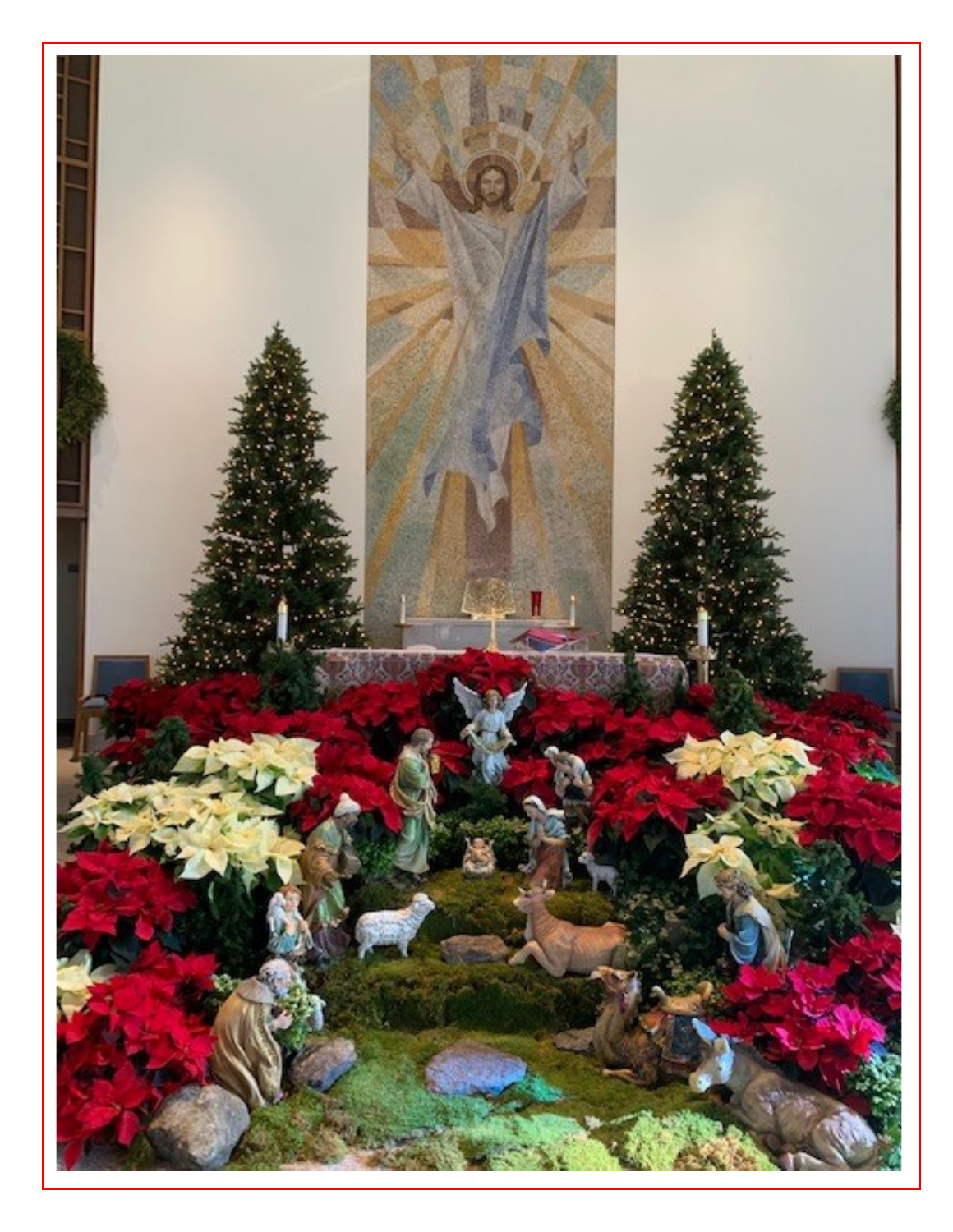Ï.

X.

## **Mass Intentions**

**Saturday, January 1st—New Years Day 4:00 pm For The Parishioners & Benefactors of St. Paul Parish**

**Sunday, January 2nd 7:30 am Filomena & Daniel Masi** *by The Titsworth Family*

**9:30 am Onofrio Piacquadio** *by Karen, Lauren, & Christopher Asen*

**11:30 am Bernadette Cappetti**  *by D'Aloise & Atkins Family*

#### **Monday, January 3rd**

**Miraculous Medal Novena Following Mass 9:00 am John F. Lenoci-20th Anniversary** *by Kerry & Philip Dunn* 

**Tuesday, January 4th 9:00 am Adolf E. Borrelli** *by Michael & Albert*

**Wednesday, January 5th 9:00 am George Linsalata** *by Mary Jane & Sal Parrinelli*

**Thursday, January 6th 9:00 am For The Intention of Joe DeMarkey** *by His Family*

**Friday, January 7th—First Friday 9:00 am Walter Kuklinski, Stephen & Daniel Warzoha, Pasqua Jean Brezovsky**

**Saturday, January 8th – Vigil 4:00 pm Angelina Sgroi** *by Linda & Paul Degenhardt*

**Sunday, January 9th 7:30 am Autumn Marie Fasone** *by The Fasone Family*

**9:30 am Domenico Marciano** *by The Rita Messina & Family*

**11:30 am Kevin Heslin** *by Laura Marino* The Perpetual Light candle burns this week for

**Veronica Malone By** Therese & Ed Malone

Ï

Ϊ

The Our Lady of Guadalupe candle burns this week for

**Maria & Rocco Marino By** Mattia Bellomusto

## **FIRST FRIDAY DEVOTION**

# **Friday, January 7th**

This Friday is the first Friday of the month when we honor the

## **Sacred Heart of our Redeemer**

There will be **9 am Mass**, followed by **Exposition of the Blessed Sacrament, Litany of the Sacred Heart of Jesus, Divine Mercy** 

**Chaplet, Act of Consecration, and Benediction with the Blessed Sacrament.**

**Confessions** will also be available from 8:30 am – 8:55 am

*Please, join us for this time honored practice that produces so many graces +*

# **FIRST SATURDAY DEVOTION**



 **Please join us to honor Our Blessed Mother by praying the Rosary**

 **Saturday, January 8th at 9 am in the Church**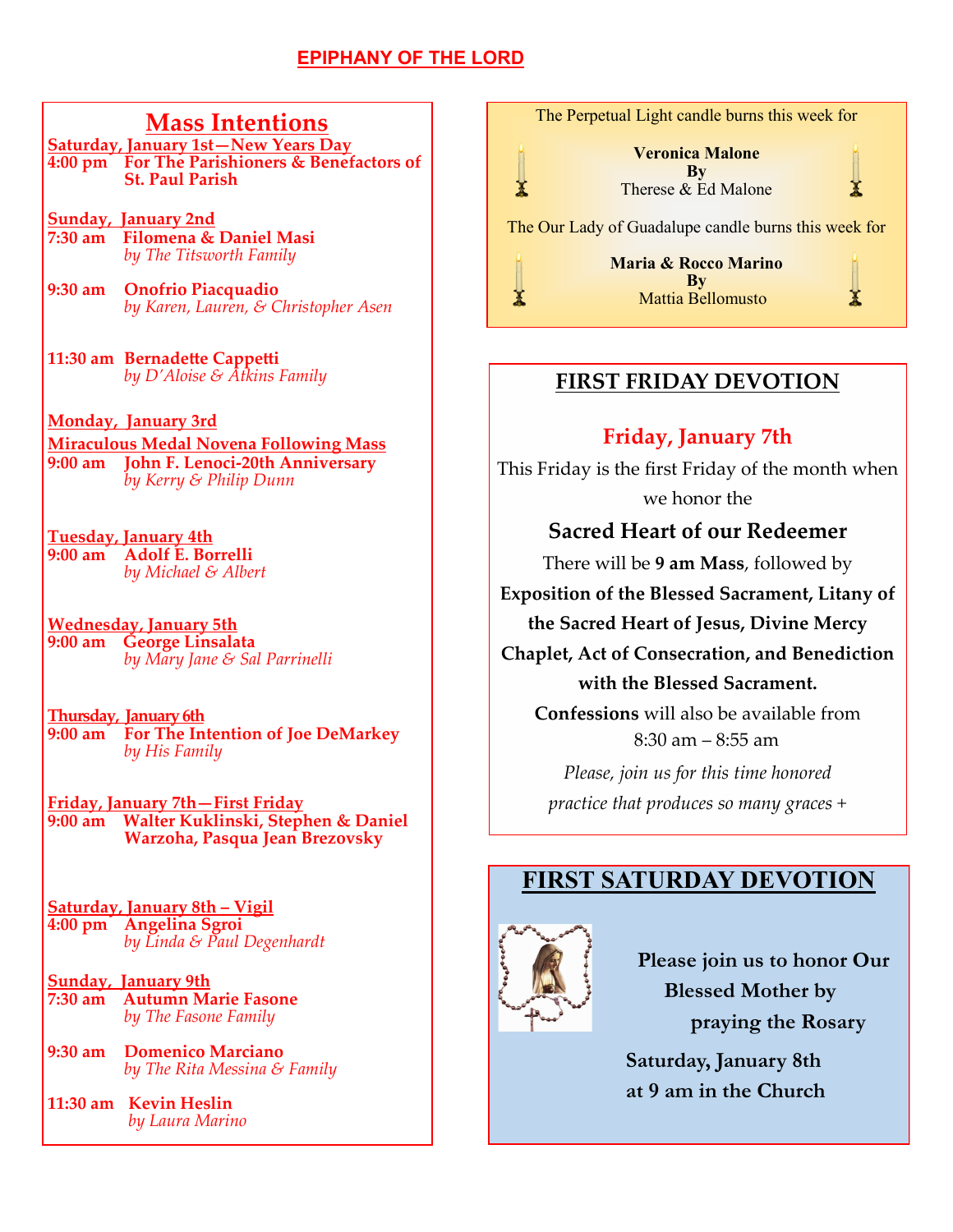## **BEREAVEMENT GROUP**

When you lose a loved one, whether 2 weeks or 2 years ago, your world has changed forever. Sharing your experience can be helpful both for yourself and for others. When we come together, we enlarge the possibilities of healing and of hope for the future.

Please join us on **Thursday, January 12th**  (5:00pm to 6:30pm) in the Parish Hall. We meet every other week. All who come to the meeting must wear a mask and we sit at least 6 feet apart. You can bring your own chair, or use one of the chairs available in the room. We work very hard to keep each other safe. Please enter by the connector and park in that area. The doors are open by 4:45pm.

Dianne Deachan PhD, psychologist and parishioner, heads the group. Please feel free to contact Diane with any questions you might have at 914-327-0447. Leave a message if there is no answer and she will get back to you or email her at diannefdf@yahoo.com with subject line "Bereavement Group", and she will be in touch with you.

## **BIRTHRIGHT NEEDS VOLUNTEERS**

Birthright is an emergency pregnancy service offering free pregnancy tests, friendship, counseling, and practical support. Our guiding principle: It is the right of every pregnant woman to give birth and the right of every child to be born. Birthright has served Connecticut since 1972 and has ten locations. We help any pregnant girl or woman who calls us. If you would like to help, please call 1-800-550-4900 for the Birthright nearest you. Training is provided. Thank you.



The St. Paul Family Shares in the Loss of

#### **Mafalda Marino**

Eternal rest grant unto her, O Lord, and let perpetual light shine upon her.

May she rest in peace.

## **Mass Cards Notice:**

Currently we still have weekday masses available in 2022. **All weekend masses** (Saturday/Sunday) have already been reserved. If you would like to request a weekday mass please call Rose at (203) 531-8741 at your convenience.

Thank you.

### **Please Pray...**

Please keep the following in your prayers – the names of those who are sick in our parish, those facing surgery and those in need of healing:

Msgr. Stephen DiGiovanni, Maeve Carr, Adrianna, Liam Craane, Norman Goldfarb, Jenny Romanello, Christian John, Anthony Marini, Jani and Marco Cuono, For A Special Intention, RosaMaria Santos, Zachary Dolgetta, Roger Woolcott, Christina Zannikos, Robert Mulderrig, David Snyder, Anthony Rovitaille, Joseph Boskello, Joanne Carpenito, Joe DeLaurentis, Lucy Mirarchi, Rajanand Bisnathsing, Esperanza Ramos, Agostino Colotti, Elizabeth Jaeger, Pat Marciano, Shadi Khader, Al Domziano, Anna Fusita, Baby Ronald Frank Brown, Angela Pisano, John & Joan Sullivan, Eric Yu, Gayle Kochan, Angela Repaci, Ted Farfaglia, Neda Beal, Kyle Pastor, Kerry Dunn, Gail Piria, John Riddle, Bob Gerosa, Jay Apolinario, Reggi Imbres, Ted Sabato, Celine Crothers, Julinn Mcraneal, Dora Martinez, Vicky Mack, Kathy Casino, Vincent Palone Sr., Joe DeMarkey, Anna Gianquinto

**If the person no longer needs prayers, please let us know so we can remove their name from this list.**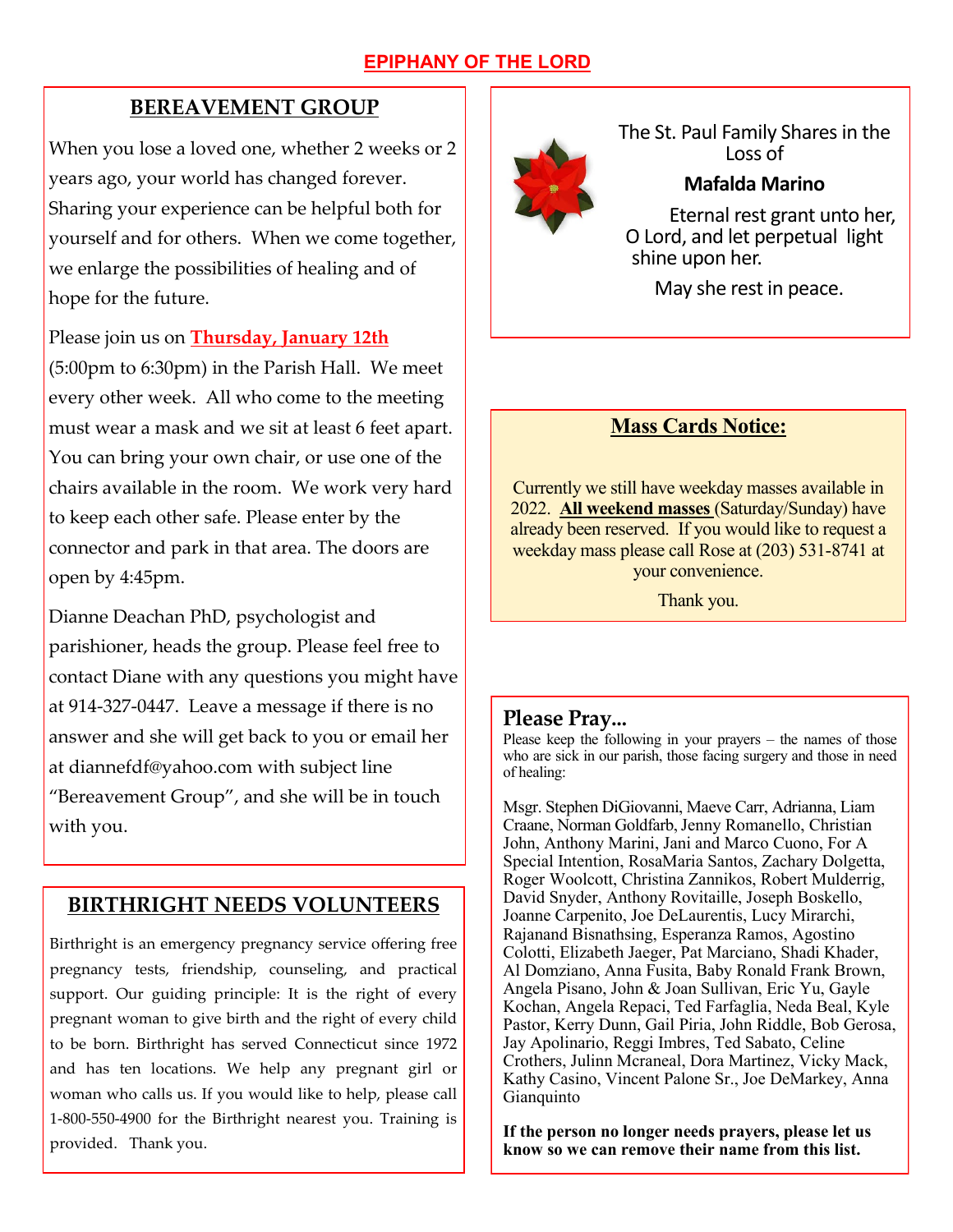#### **84 Sherwood Avenue Greenwich, CT 06831 Telephone: (203) 531-8741 Fax: (203) 532-1414**

**Email Address:** office@stpaulgreenwich.org

**Website:** www.stpaulgreenwich.org

#### **Parish Office Hours: Monday - Thursday 9AM-5PM**

**Parish staff** Rev. Leszek P. Szymaszek

Rev. Roger McDonough *Retired Priest in Residence* 

> Fr. Mark Haydu, L.C. *Visiting Priest*

**Administrative Assistant**  Rosemarie Vartuli

**Religious Education** (203) 531-4265 cgreen@stpaulgreenwich.org

**DIRECTOR ASSISTANT**<br>Christine Green **Maureen Brai Maureen Braren R.C.I.A.** Hope Hirshorn, Ph.D.

**Lay Members of St. Paul Parish Corporation** Vincent Miata Frank Marino

> **Parish Council, Chair** Vincent Miata Email: vmiata@aol.com

**Finance Council, Chair** Andrew Azzara Email: ajazzara@gmail.com

#### **MASS SCHEDULE**

**Saturday Vigil Mass** 4:00 PM **Sunday Mass**

7:30, 9:30 and 11:30 AM

#### **Daily mass**

Monday - Thursday 9:00 AM

#### **"FAMILY ZONE"**

If you come to Mass on a regular basis and bring small children who may require a bit more attention, this may be just what you are looking for.

The space around the statue of the Blessed Mother in front of the Church (the Pieta) has been equipped with chairs, offering more comfort.

The sound system there does not suffer from similar acoustical challenges as the main church does (*it actually sounds much better!*). The doors have been refitted with reinforced glass to provide a clear and (*mostly*) unobstructed view of the Sanctuary.

## **Church Support Sunday December 19, 2021**

|                     | In-Pew/Mail In | Online     | Total       |
|---------------------|----------------|------------|-------------|
| Sunday Offertory    | \$22,187.00    | \$3,931.00 | \$26,118.00 |
| Capital Improvement | 1,507.00       | 536.00     | 2,043.00    |
| Miscellaneous       | 1,860.00       | 1,314.00   | 3,174.00    |
| Total               | \$25,554.00    | \$5,781.00 | \$31,335.00 |
| <b>Last Year</b>    |                |            | \$14,761.00 |

Please sign-up for Online Giving! It's easy. Just go to: www.stpaulgreenwich.org and click on…



*Thank you for your generosity!*



#### **SHARE THE GIFT OF FAITH**

If you know someone who is interested in becoming Catholic please encourage them to contact Hope Hirshorn, Director of RCIA (Rite of Christian Initiation of the Adults) at St. Paul at [hmhirsh@optonline.net](mailto:hmhirsh@optonline.net)

or Fr. Les at 203-531-8741 ext. 2